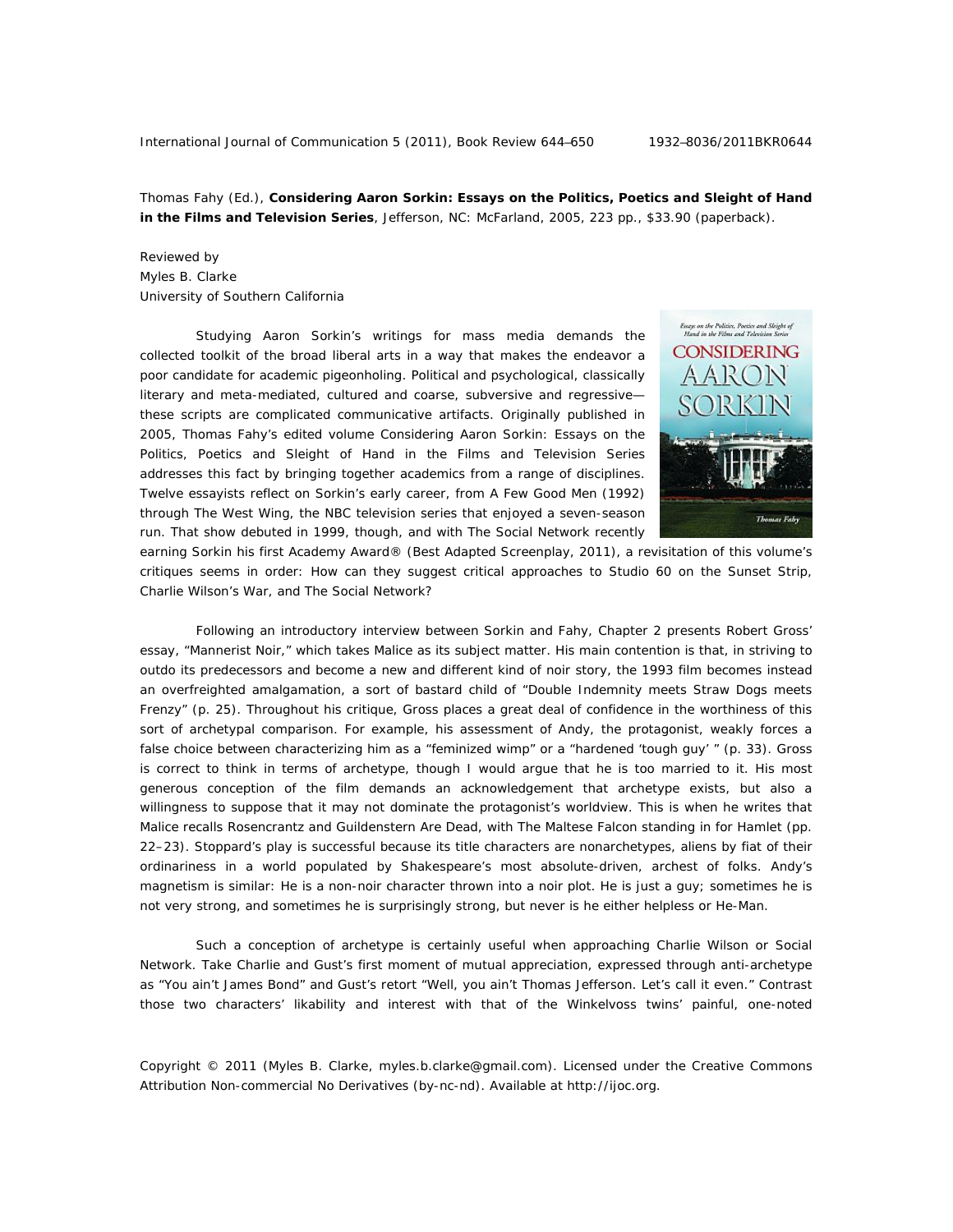characterization as cookie-cutter, spoiled rich Harvard kids. Future critique would do well to consider archetype with Gross' gusto, if not his tunnel vision.

In Chapter 3, Susan Cokal's "In Plain View and the Dark Unknown: Narratives of the Feminine Body in *Malice*" deals largely with aspects of the finished film that do not fall under the purview of the screenwriter. Choices to do with set lighting almost always belong to the director, cinematographer, or art director in American feature films. She also engages in a sort of feminist criticism that can be regarded as entirely reader-projected and overly inflammatory, such as when she equates the female lead's use of purple fingerpaint (in the context of teaching a perfectly happy kindergarten class) to an act of "self-rape" which "pushes her . . . physical body to [its] limits" (p. 40). While it may be tempting to dismiss this kind of commentary as unfair, it offers the reader (and the communications scholar) a chance to reflect on the sheer vastness of things that may be attributed to a work's "author," regardless of any judgment as to the validity of such attribution. Aaron Sorkin, more than perhaps any working Hollywood writer, tends to receive a great deal of public credit for movies that he does not direct, which is to say that messages he, himself, has not sent are consistently attributed to him. I imagine that an interesting study could be conducted examining the aspects of Sorkin's collaborations which are billed in the critical response as his doing.

Thomas Fahy reappears in Chapter 4 with "Athletes, Grammar Geeks, and Porn Stars: The Liberal Education of *Sports Night*." He asserts, rightly, that Sorkin's characters display the knowledge one would gain from a traditional liberal arts education, and that such a display comes with all the risk and reward of any educational posturing. As Cokal does in the preceding chapter, however, Fahy ascribes some suspect agency to certain aspects of Sorkin's work. For example, while searching for evidence that Sorkin has carried some perceived didacticism from his training in the theatre into network television, Fahy notes that the writer "even structures his scripts (teleplays) for *The West Wing* as four-act plays" (p. 62). But this is standard industry practice; every American TV show has "act breaks" structured and timed for airing commercials. Fahy is able to overcome this and similar missteps with an amiable and engaging tone, as well as with the fact that what he argues for is usually right, despite his shaky evidence. He is strongest in his claim that, despite Sorkin's stated aim to "not tell anyone to eat their vegetables, not make TV that is good for you" (p. 69), the writer pushes a lot of vegetables, with mixed results. Of the scenes with which Fahy illustrates this point, there is a clear divide between the successful, artful integration of displayed intelligence within established characters and the less well-received, somewhat pedantic asides which do not further any charm on behalf of the speaking character.

Of Sorkin's latter work, the most obvious instance which engages this divide is the opening monologue delivered by Wes Mendel at the start of *Studio 60*'s pilot episode, although Matt Albie also flirts with it pretty consistently. The Mendel monologue is such an intriguing case because it could well be entirely unlikeable: Wes' character is never heard from again; his sole function is to chastise the country for 53 seconds about the terrible TV they watch and make. But it is a tour de force, akin to Jed's "I *am*  God" in *Malice*, or to Mark's "Did I adequately answer your condescending question?" in *Social Network*, and it matters little how well-integrated into the character the speech is.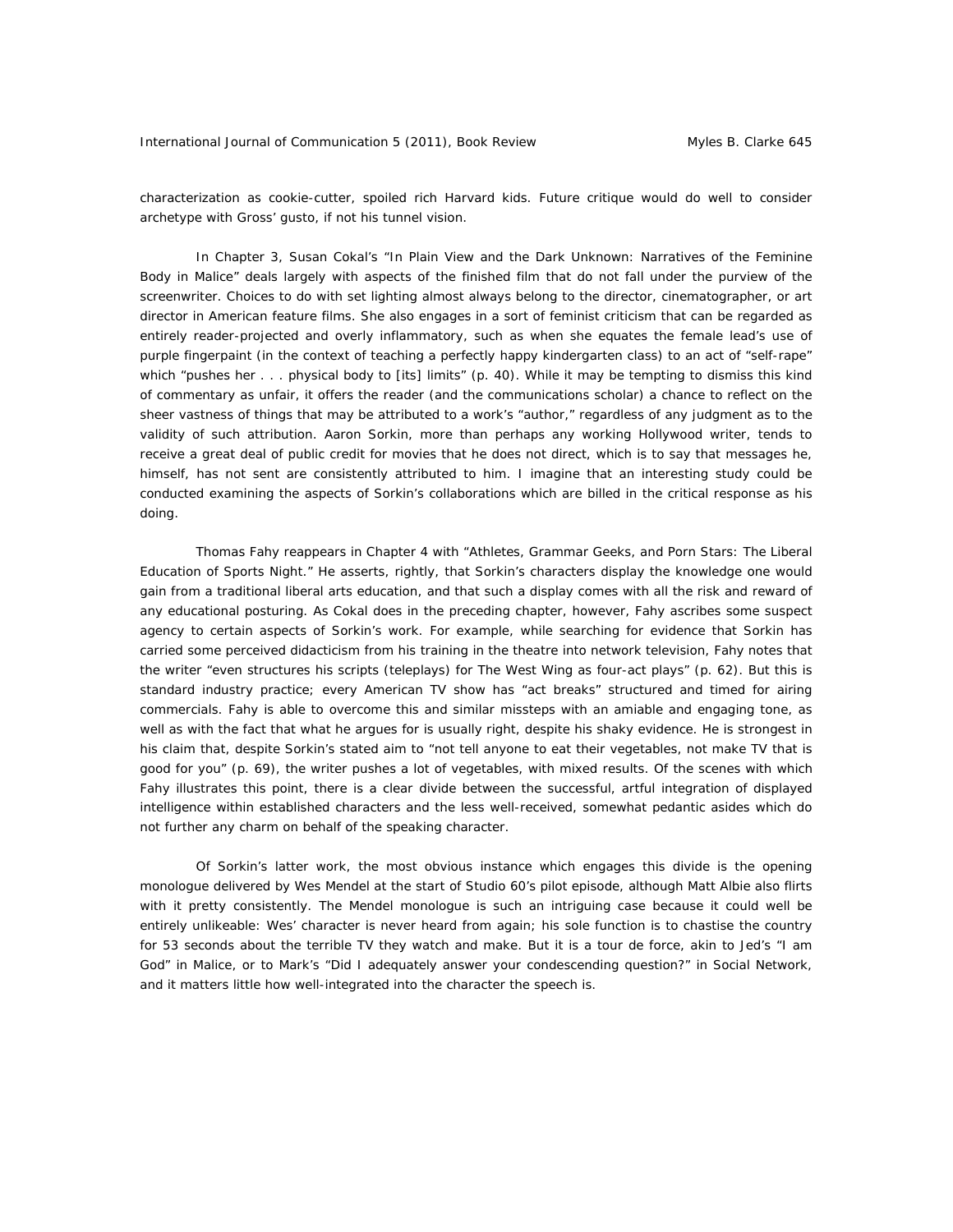The volume changes direction in Chapter 5 with Douglas Keesey's "A Phantom Fly and Frightening Fish: The Unconscious Speaks in *Sports Night,*" which focuses on psychological analysis of that show's characters and their love triangles. It is a fine piece of psychological criticism, and its reception will largely depend on the reader's degree of comfort with that particular scholastic approach. Keesey is mainly concerned with mining the characters' speech for inconsistencies that belie emotional undercurrents contrary to the words' lexical or situational meanings. He also focuses to a fair amount on the encoding of sensuality in language, a topic of undeniable critical use when it comes to addressing Sorkin's work. Beyond language, what much else is there in his scripts? There aren't a ton of overt action or sex scenes, certainly, but there is a degree of sensuality and sexual tension, and Keesey offers a roadmap to begin exploring where, exactly, those senses find their genesis. It is a question that could be rather fruitfully applied to Mark's character in *Social Network*. Think of the psychological weight clearly present in the film's final scene, where the only thing he has to reach out and touch is a keyboard.

The collection's second decidedly feminist essay comes in Chapter 6, where Kirstin Ringelberg's "His Girl Friday (and Every Day): Brilliant Women Put to Poor Use" examines the characterization and narrative use of women across the whole span of Sorkin's early career. She is spot-on in noting that Sorkin's women are quite often both particularly bright and perpetually secondary. Think of Jo (*A Few Good Men*), Sydney Ellen (*American President*), Dana, Sally (*Sports Night*), Donna, Margaret, and Abby, or of C. J.'s early seasons (*West Wing*). To a one, these are all exceptionally intelligent, quick-witted women whose narrative function is to support a male character—and often one who is cruder or of lower rank.

Sorkin neither was nor is a stranger to this charge. Recently, *Studio 60* posed the same problem, and *Charlie Wilson* flouted it oddly with Charlie's congressional staff of brilliant, but uniformly young and buxom, "jail bait." *Social Network*, however, seems to skirt it completely. It is missing this dynamic, not because Sorkin has finally written a triumphal woman, but because that film's women aren't treated as important enough to even assist the male characters. There simply are no strong female characters, with the possible exceptions of the various female lawyers, or of Erica, who is really more dignified in her averageness than she is powerful. In all of Harvard, however, there is not a smart, powerful girl to be found. In particular, Christy's bimboism is as unbelievable as it is offensive. The typical defense of Sorkin on this issue has been that, well, he can't be good at everything, and he's not great at writing women. We'll just have to live with it. But *Social Network* goes beyond annoyingly consistent depictions of women as useful underlings; the open contempt for women's intrusion into this boys' club story ought not to be lived with. Perhaps it is time to listen harder to the scathing criticism the film has received from the likes of Jezebel.com and other contemporary feminist culture watchers.

Chapter 7 offers Fiona Mills' "Depictions of the U.S. Military: Only 'A Few Good Men' Need Apply," which is based on similar observations about gender. Unfortunately, it is the least persuasive essay in the collection. Her main point is that *A Few Good Men* depicts (and thus furthers) a culture in which men exclude all things feminine from the military on the presumption of the female gender's inherent weakness.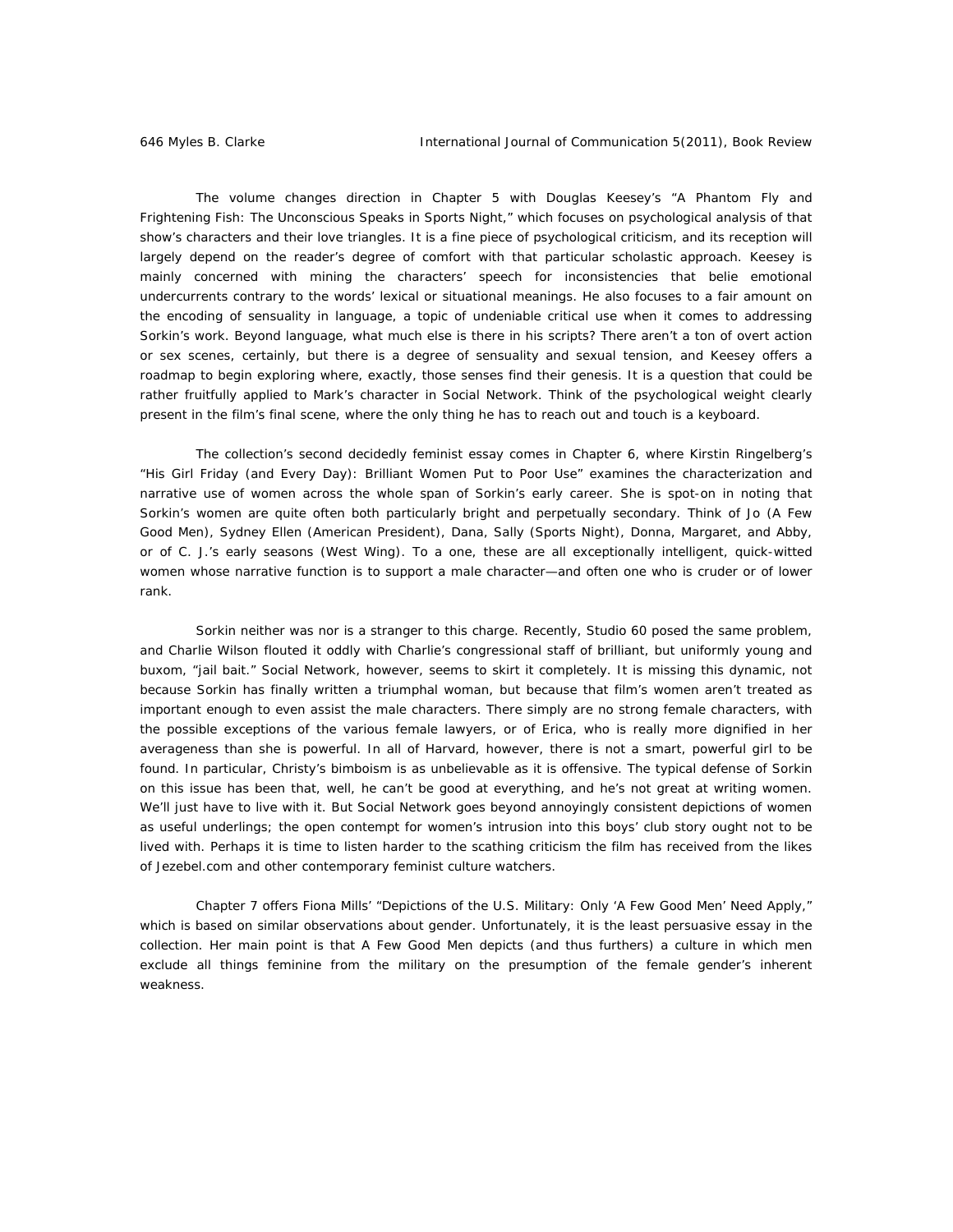While it is hard to quarrel with her larger aim, the consistently poor argumentation of Mills' ideas is distracting. Over and over, she wants to have her cake and eat it, too. For example, Mills applauds that Jo's conservative dress-uniform clothes work to contravene the use of women in military narratives as "typical eye candy" (p. 102) and allow her to assert her intelligence, but then she turns around and insists that the non-sexualized military attire must also be "Sorkin's attempt to obscure" Jo's femininity (p. 109).

The worse crime, though, is engaging in the kind of belittling half-recognition of women's contributions that she is decrying as a means to further her point. At one point, Mills recalls the storychanging scene in which Danny, having stepped into his closet to retrieve the baseball bat that Jo put away there, makes a breakthrough in remembering the state of the victim's closet as evidence for the case. Mills attempts to credit Jo for this realization on the grounds that she put Danny's bat away for him. What a mockery of giving credit where it is due! Jo, brilliant and under-recognized, has finally proven her worth—by tidying up and serving as deus ex machina. Or later, Mills seeks to forward a reading that the murder victim, Santiago, can be understood as an "ostensibly queer character" (p. 110) because he is too weak to live up to the (presumably masculine) standards of the Marine Corps. Setting aside the problematic nature of equating the feminine and the queer for a moment, we should note that Mills is again using the logic that her whole essay is meant to call out—that weakness and femininity are to be equated. There is no suggestion about Santiago's sexuality either way in the film; no one but Mills is making this point. Even Col. Jessep, who seems like a fellow who wouldn't be shy about such things when he declares that Danny's naval dress whites are a "faggotty white uniform," does not have as honed a sense of gaydar as Mills. The argument is a straw man designed only to pile the unspoken emotional heft of *homophobe* onto *misogynist*, and its quick collapse should serve as a reminder to scholars of the damage that overreaching can cause to one's work.

The book changes course and adopts a much more favorable tone toward Sorkin in Chapter 8 with Ann C. Hall's "Giving Propaganda a Good Name: *The West Wing*." She begins by giving readers a brief historical lesson on the sorts and uses of communication that have been termed "propaganda," tracing the word back to its roots in Pope Gregory XV's counterreformation efforts. Her perspective is that propaganda is a neutral communicative medium that builds up as often as it tears down. She also cites historian Oliver Thomson's opinion that "nearly all of the great creative talents in every era have devoted at least some of their output to political, religious, or moral propaganda," arriving at the conclusion that "[p]ropaganda, then, is not a lower art form" (pp. 117–118). While she acknowledges the show's liberal bent, Hall's point is that the propaganda it puts forth is less about advancing the American Left's agenda than it is about depicting government in general as a positive entity, a place where people with disagreements and rivalries can act together in good faith to better their country and world. She treats it as a singularly good thing, which stands in contrast to most of the other essayists' responses. A perfect example is her reaction to the baldly sexist, elitist, regionalist, and religiously offensive tête-à-tête between Josh and C. J. which is reprinted here:

JOSH: You're overreacting.

C. J.: Am I?

JOSH: Yes.

C. J.: As women are prone to do?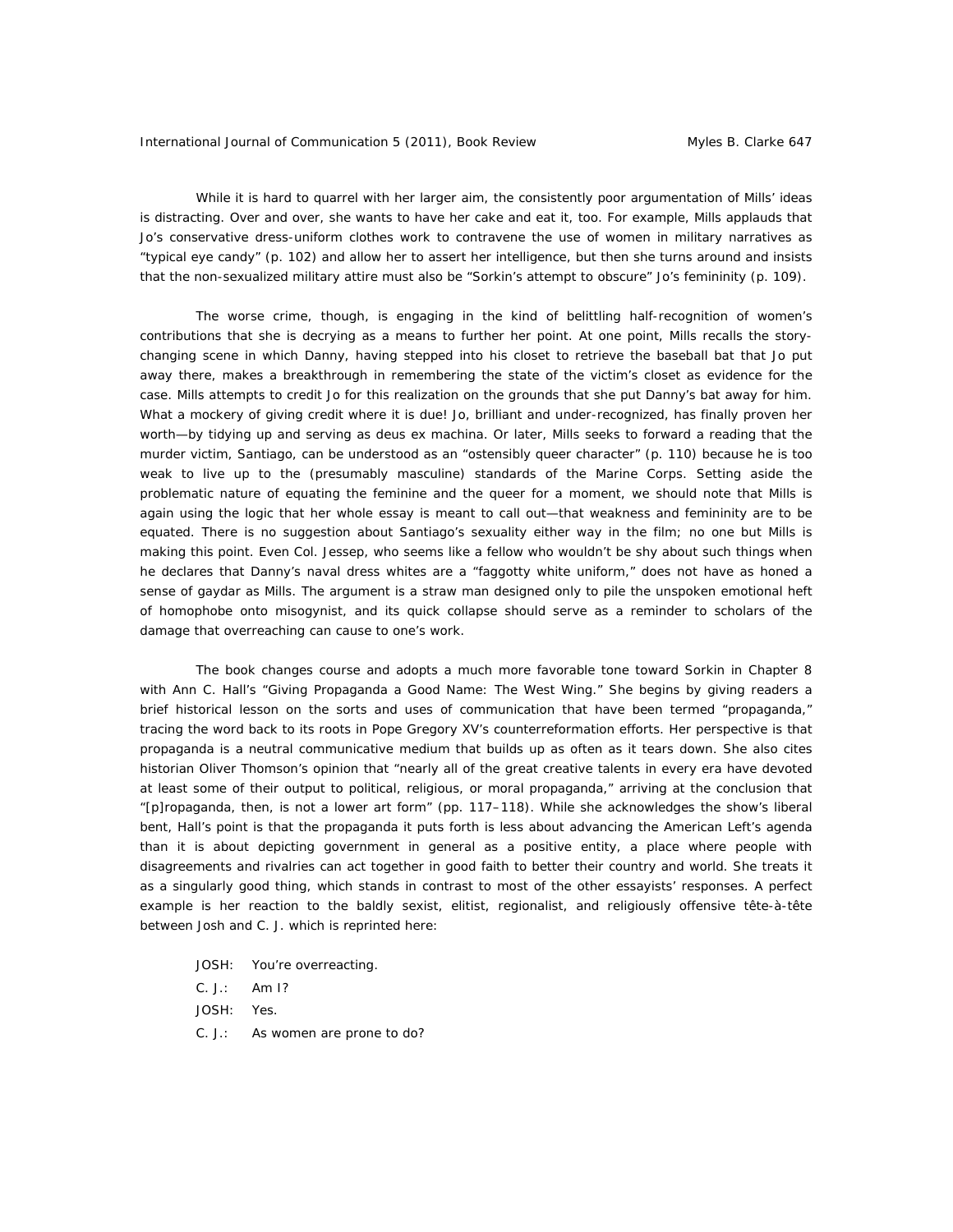- JOSH: That's not what I meant.
- C. J.: Yes, it is.
- JOSH: No, it isn't.
- C. J.: It's always what you mean.
- JOSH: You know what, C. J., I really think I'm the best judge of what I mean, you paranoid Berkeley shiksa feminista. (beat) Whoa. That was *way* too far. C. J.: No, no.
- (beat) Well, I've got a staff meeting to go to and so do you, you elitist Harvard fascist missedthe-dean's-list-two-semesters-in-a-row Yankee jackass. JOSH: Feel better getting that off your chest there, C. J.?
- C. J.: I'm a whole new woman.

Hall writes, "Both characters are able to take it and dish it out. Sorkin seems to be saying to all—lighten up; we can get more done that way" (p. 125).

My curiosity is whether the propaganda continues to be as good when the subject matter is less positive. Take the end of *Charlie Wilson*, for instance: Is the propaganda equally good when it tells us bad news, implying that we are currently at war in Afghanistan because we "fucked up the endgame" in the 1980s? Or *Social Network*, which goes beyond bad news to put forth a history that is, by most accounts, false and overnegative. What about *Studio 60*, which most critics and audiences agreed was not as good as *West Wing*, despite its similar story of people overcoming their differences to make a good thing for the good of the country? Identifying when the propaganda is good, and what makes it that way, could be a particularly rewarding line of inquiry.

In Chapter 9, Spencer Downing steps in with "Handling the Truth: Sorkin's Liberal Vision," to more directly address the political content of Sorkin's early work. This is by far the most engaging, nuanced contribution in the volume. Downing's thesis is that "Sorkin strives to reinscribe liberalism into the political mainstream by encouraging audiences to see liberal values as plausible, pragmatic, and patriotic" (p. 127). While there is certainly no shortage of instances to cite that support this idea, Downing is most interesting when he examines scenes that do not necessarily advocate political or cultural liberalism. In *A Few Good Men*, after Col. Jessep has insisted that he was right to order the illegal code red and is being led away in handcuffs, he shouts out, "All you did here was weaken the country." Downing reads that as Sorkin letting down his guard, admitting that Jessep "is right. The world is not all sweetness and light, and someone must deal with unpleasant truths" (p. 132). What he doesn't consider here, though, is that Sorkin might be putting the vanquished (conservative) rhetoric—at its clearest and most seductive—on display to show what it is that the audience ought to remain on guard against. After all, Jessep is raving in this scene, and he is under arrest; the only thing investing him with authority is his bellicosity. Similarly compelling articulations of cross-purposed rhetoric occur in the storyline of Tom Jeter's captured brother in *Studio 60*, throughout the "Zen master" trope in *Charlie Wilson*, and in almost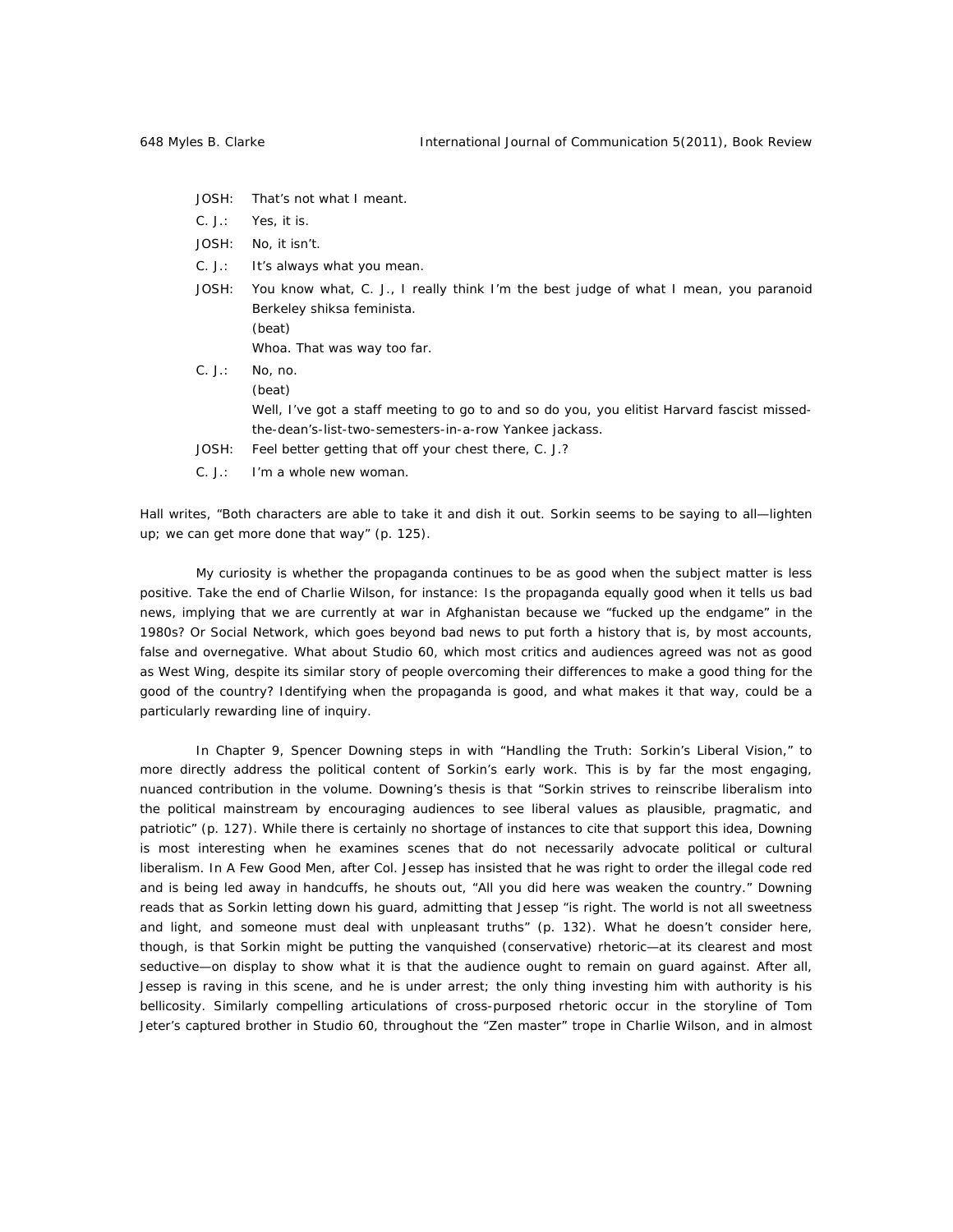all of Mark's dialogue with Eduardo in *Social Network*. Further scholarship into the effects wrought by such passages would certainly be worthwhile.

Chapter 10 offers Nathan A. Paxton's "Virtue from Vice: Duty, Power, and *The West Wing*," which discusses the impetus for many of the characters' dedication to the liberalism that Downing describes in the previous chapter. Paxton contends that the staff of the Bartlet White House are motivated almost entirely by duty, and that, when they do experience internal conflict, it is between duty to work (in this case, country) and duty to self that they must choose. Paxton finds this hang-up on duty to be unconvincing and ultimately damning to the show: "For the viewer, such a commitment to duty can provoke admiration, but, in its inaccessibility, it is ignorable and finally ineffective" (p. 157).

While the crowds and critics mostly disagree with Paxton on that point, or perhaps just don't care, he has touched on something that recurs in Sorkin's later work. Certainly, duty to one's work as it opposes duty to one's personal life is a dominant theme in *Studio 60*, and it is *the* theme in *Social Network*. While that script doesn't use the term "duty," Mark's ambition is always couched in the imperative: "I've got to do something to get the attention of the clubs." "We've got to expand!" "Our servers can never go down!" Mark is always trying to assume some heavier mantle. In the climactic scene, when the site has just registered its millionth user and his closest lieutenant has been exposed as a cocaine-triggered loose cannon, he cracks open a new box of business cards that read: "Mark Zuckerberg – I'm CEO, Bitch!" If Mark's motivation is not just ambition, but duty, what impact does it have on the story? On the moral of the story? On the morality of the story? Folding the concept of duty into critical consideration absolutely complicates and enriches any other conclusions one might gather from the film.

Chapter 11 offers another forum for feminist critique, this time with Laura K. Garrett's "Women of *The West Wing*: Gender Stereotypes in the Political Fiction." Her argument is that, on the surface, the show's women are equally competent and interpersonally powerful as the men, but that the power structures of the jobs they are assigned ultimately relegate the women to servile status. It is quite similar to Ringelberg's argument (Chapter 6), with the added lens of real-life analogues for the fictional women: Garrett joins the chorus of critics who have pegged Abby Bartlet and C. J. Cregg as thinly veiled renditions of Hillary Clinton and Dee Dee Myers.

I have trouble accepting the premise that fictional characters whose origins lie in real-life people are bound by stereotype. While Abby and C. J. each experience their share of stereotypical storylines (Off the top of my head, I'm thinking of Abby's turn as the sedative-needing hysterical parent while Jed handles Zoe's kidnapping more calmly, or of C. J.'s need to deal with rumors that she is a lesbian because she played high school basketball), these are more the function of less-than-imaginative storytelling than of any purposeful campaign to box either the characters or their real-life counterparts into oversimplified frames of perception. As any fictionalist must, Sorkin begins with something recognizable, and then grows a new thing from there. The simple recognition of his beginning material ought not to be a jumping-off point for negative criticism.

The reason this point matters is that, as Sorkin's career has begun to focus on biographical films (of which *Charlie Wilson*, *Social Network*, and his upcoming *Moneyball* are all examples), the amount of